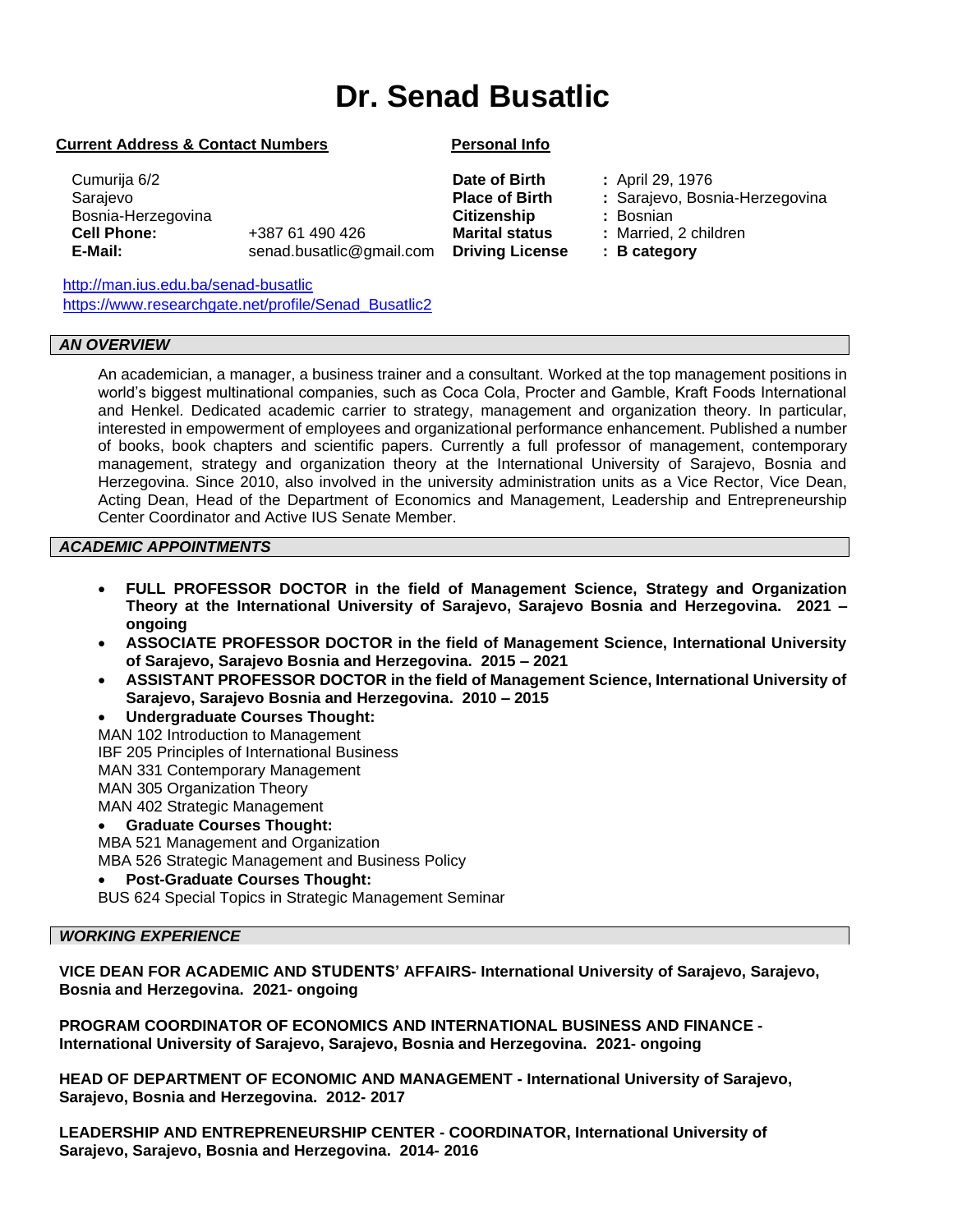**EXPERT IN PROJECT AND BUSINESS MANAGEMENT – Organization for development and affirmation of society: "Building New Lives" (BNL) in cooperation with Municipality Center, Sarajevo, Bosnia and Herzegovina. 2012-ongoing**

**VICE RECTOR FOR RESEARCH AND EXTERNAL AFFAIRS - International University of Sarajevo, Sarajevo, Bosnia and Herzegovina. 2011 – 2012** 

**VICE DEAN - Faculty of Business Administration, International University of Sarajevo, Sarajevo, Bosnia and Herzegovina. 2010 – 2011**

# **BUSINESS DEVELOPMENT ADVISOR – Akova Impex d.o.o., Sarajevo, Bosnia and Herzegovina. 2009 – 2010**

- General manager's advisor in strategic planning, business and marketing plan implementation
- Process mapping and development, set up of reports
- Increase productivity, effectiveness and efficiency
- Focus on increase of up lifting frequency of buying Akova's products
- Set up of KBI's (key business indicators), for entire organization.
- Follow up.

#### **EXECUTIVE DIRECTOR – Europapier-Hercegtisak d.o.o., Sarajevo, Bosnia and Herzegovina. 2007- 2009**

- Establish positive business environment, with positive profitability.
- Secure effectiveness and efficiency of the organization in accordance to the budget.
- Leverage market share of the organization to number two position on the Bosnian Market.
- Serve our customer's success.
- Leading the team of 22 subordinates

# **CSD MARKETING MANAGER – COCA-COLA HBC BH – Sarajevo, Bosnia and Herzegovina. 2007**

- Defining marketing strategy and programs for CCHBC category brands in accordance with sales channels.
- Planning, developing and control marketing programs for whole operation, as well as reporting about achieved results and profitability estimation of implemented programs.
- Coordinating activities with TCCC and Regional Sales Managers.
- Finding new opportunities for development which have to be implemented in sales channels.

# **SALES AND MARKETING DIRECTOR – Vispak D.D. Food Industry Visoko, Bosnia and Herzegovina. 2005-2007**

Vispak is one of the biggest food industries in Bosnia and Herzegovina. www.vispak.ba

- Responsible for all sales and marketing strategies to deliver volume growth;
- Recruiting, training and establishing of sales, merchandising and delivery team in accordance to Modern business standards, impacting proactive sales approach in all KA customers and traditional stores.
- SWOT and SMART principles implementation in all daily-monthly sales targets, collection of receivables, budgeting, routing plans, initiatives, special offers, promotions for each KAM and Pre- sale team member.
- Remuneration system designed to motivate each team member in accordance to achieved sales results, collection of receivables, special monthly initiatives and quality of field work.
- Supervising the team of 39 subordinates (3 BM, 1KAM's Coordinator, 4 KAM's, 1 PSS, 4 RM, 7 PSR, 3 OSB, 2 Log, 14 delivery)
- Development of additional sales programs to enhance offer enlarge assortment and optimize distribution costs.

# **SALES AND MARKETING MANAGER – Megamix d.o.o. Sarajevo, Bosnia and Herzegovina. 2003-2005**

The general distributor of: Henkel & Schwarzkopf, Hayat Kimya, Koska , Tadim, Tukas, Shell and Meggle. www.megamix.ba

• Responsible for all sales and marketing strategies for sales increase and in-store excellence of all Megamix Brands across Bosnian market, per sales channels, KA, PSR, WS. (CBD model).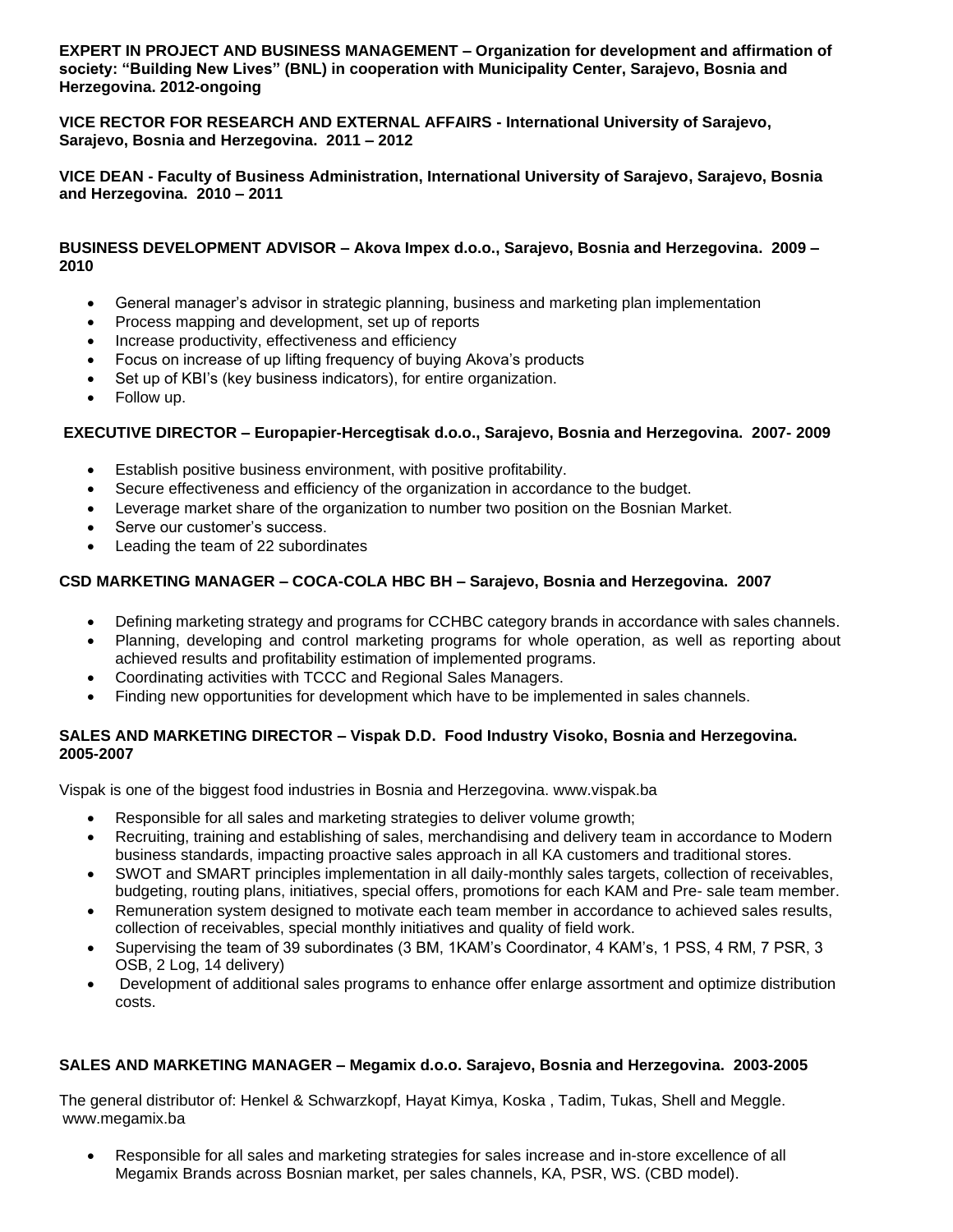- Training of sales and merchandising team in accordance to Modern business standards, impacting proactive sales approach in all KA customers and traditional stores and wakening customers' awareness about all Brands distributed by Megamix.
- Key focus on Distribution, Pricing, Shelf positioning and Merchandising of all Megamix's Brands with strict (SWOT) systemized evaluation of sales team, sales conditions and prompt action on the field.
- Collaboration and interactive relation with all principals head quarters, considering sales and marketing strategies to be implemented promptly to unstable market throughout the sales team.
- Organizing: Daily and monthly targets, routing plans, initiatives, special offers, promotions, for each KAM and Pre-sale team member across Bosnian market.
- Follow up for collection of receivables, as a main tool for liquid business.
- Control of customer data base based on store type, assortment, sales potential and future opportunities for sales increase.
- Implementation of Microsoft Navision software, with adaption to Megamix processes.
- Supervising the team of 28 subordinates; (6 KAM's, 16 PSR's and 6 Regional Managers).
- Development of new programs (Hayat Kimya: paper products, diapers and pads, Tadim: nuts and confectionary, Koska: Halva products) and new sales divisions.
- Quality Manager ISO 9001:2001; start of the project: August 2004.

# **SALES MANAGER – Kraft Foods International (KFI) program in ORBICO, Sarajevo, Bosnia and Herzegovina. 2001-2003**

- Development of sales and marketing plans and strategies to deliver stretch of volume and in-store excellence of all KFI brands at all times.
- Development of the department organizational capacity through the professional training of subordinates undertaken by Procter & Gamble and KFI Customer Business Development standards.
- Contribution to sales increase by supervising Marketing Manager, Key Account Managers (KAM), Merchandisers, and Pre-Sellers by; evaluation, suggestion and strict application of Know – How right on field.
- Supervising the team of 28 subordinates: (Marketing Manager KFI, 3 KAM, 3 Merchandisers, Pre-Sell Supervisor, and 7 Pre-sellers).
- Internship with KFI Sales manager and KFI headquarters in decision making for strategically approaches toward Bosnian market and anticipation for ongoing sales and marketing initiatives.
- Pro-active Participation in decision making activities withheld in all Sales/Marketing Departments within Orbico BiH.

# **PLANT/SITE MANAGER – Bosna-S Oil Services Company, Brega – Libya. 2000-2001**

- Supervision, management, evaluation, design and follow-up of site work undertaken by the Company.
- All work was undertaken strictly in accordance to standards applicable in Oil & Gas Industries (*e.g. API 650 for tanks*).
- Supervising a team of 70 subordinates.

# *Two major projects:*

- Refurbishment of Three Tanks at Beda Oil Field, for AGOCO (Arabian Gulf Oil Company) in Beda, Libya
- Replacement of 36" Cooling Water Line, for S.O.C (Sirte Oil Company) Brega Libya.

# **SIMULTANEOUS TRANSLATOR (ENGLISH) – Institute for Education, Chamber of Commerce of BiH, 2000**

• Marketing seminar held in Zenica, Bosnia – Herzegovina.  *Awarded by Certificate.*

# **TRANSLATOR AND INTERPRETER – OBN (Open Broadcast Network), Sarajevo, BiH, 1999**

# **ENGLISH LANGUAGE CONVERSATION TEACHER** *–* **"English Fast" School of English Language Pendik, Istanbul, Turkey, 1993-1996**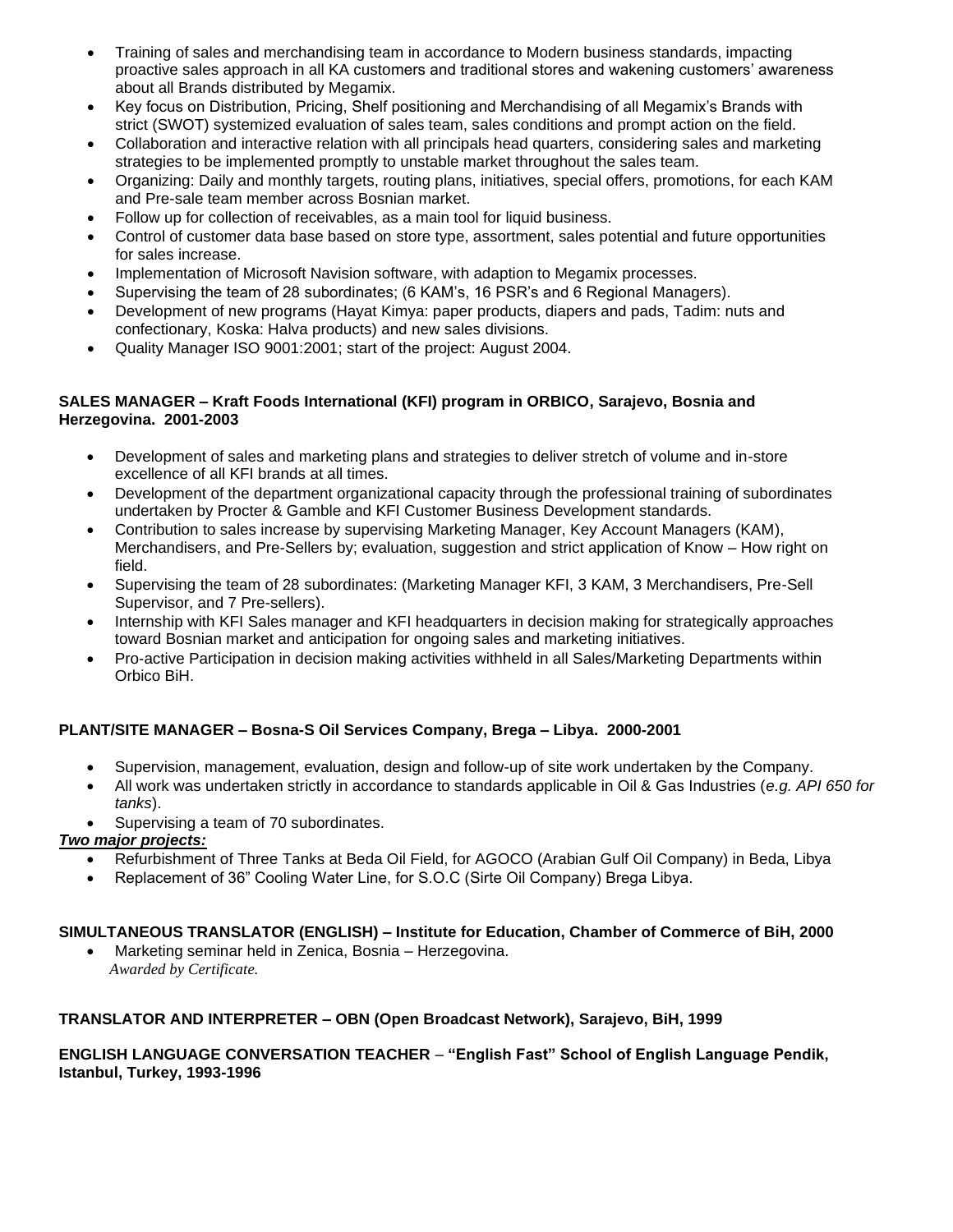• **Qedex Certificates of Achievement (2021): Essentials of Effective Teaching**

# **Project Management Coaching and Mentoring Problem Solving Tools and Techniques Change Management Leadership Theory and Practice**

- **Control and Managing of Receivables:** *One day seminar, held by USAID LAMP project and international trainers, 2006.*
- **Power of Sales 1:** *One day seminar, held by USAID LAMP project and international trainers, 2006.*
- **Sales Effectiveness and Skills:** *Two days seminar held by USAID LAMP project and international trainers, 2005.*
- **Psychology of Sales:** *Three days seminar, held by Mr. Eugen Gec, considering Mobbing theory and modern sales penetration techniques*, 2004.
- **ISO 9000-2000 Standards**: *Introductory course for standards applications for modern business and guidelines for implementation start up, 2004.*
- **HENKEL ACADEMIA:** *Modern Sales and Marketing approaches with emphases on all Merchandising segments in Volume increase, 2003.*
- **KRAFT FOODS INTERNATIONAL:** *Strategic Brand development, Market penetration with Pro-active Sales impact and Marketing Initiatives, 2002.*
- **PROCTER & GAMBLE:** *Key Account and Sales Manager's training: Sales and Marketing fundamentals, Persuasive Selling Format, CBD College, Objection Handling and Communication Skills, 2001*

# *EDUCATION*

**"Braca Karic-Alfa BK" University Belgrade,** Department of Trade and Banking, Serbia, 2008 –2010.

- **Degree Acquired: Ph.D. in Economics. Internationally Recognized Degree**
- **Ph. D. Dissertation**: Contribution of Marketing Philosophy in Strategic Decision-Making Process in Investment Policy

**International University at Novi Pazar**, Department of Economics, Serbia, 2006-2008

- Degree Acquired: M.Sc. in Economics
- M. Sc. Thesis: Contribution of Marketing Concept in Investment Policy

**Bogazici (Bosphorus) University,** Department of Mechanical Engineering **Istanbul, Turkey, 1994-2000**

- **Degree Acquired: B.Sc. in Mechanical Engineering**
- *(ABET Accredited Institution; Language of instruction: English)*

# **Cameron High School**, Cameron, Wisconsin, USA **1992-1993**

#### *LANGUAGES*

- English- Fluent
- Turkish- Fluent
- Bosnian/Serbian/Croatian- Native speaker

# *TEACHING SKILLS*

• Teaching in English and in Bosnian/Serbian/Croatian, teaching of classes bigger than 100 students, teaching of undergraduate, graduate and post-graduate courses, Case Study-Workshop method, Online-MS Teams experienced user.

#### *RESEARCH SKILLS*

• Positivism research philosophy, Quantitative research methodology, Qualitative on an occasion, SPSS and Smart PLS packages.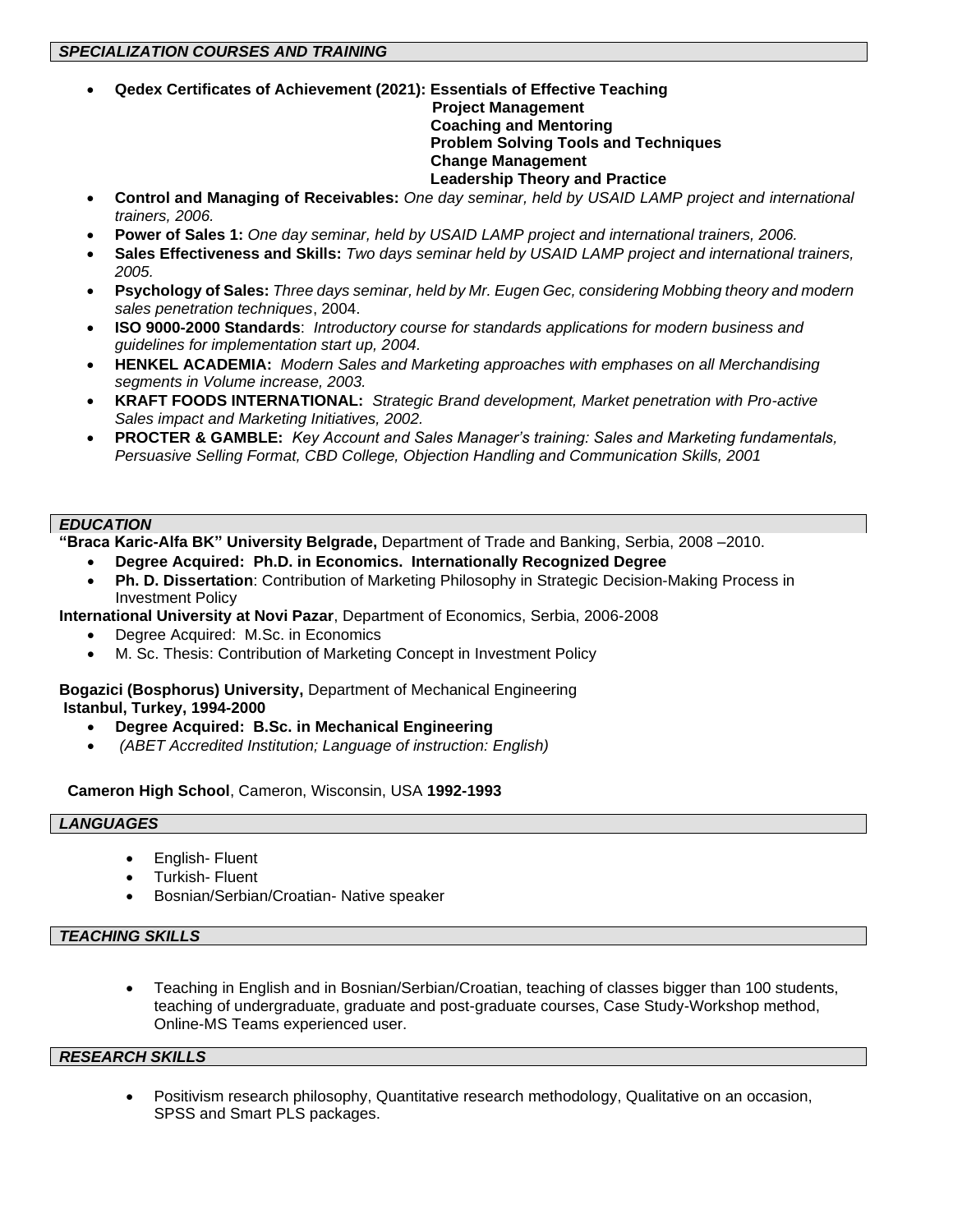• Strategic Management, Innovation Management, Leadership in SMS's, Management in Public Sector, Organization Theory, Ethics in Decision Making and Total Quality Management

#### **RESEARCH PROJECT**S

**Rafik Beekun, Senad Busatlic, Ognjen Ridic (ongoing):** "Comparative Ethics in Bosnia-Herzegovina: A post Bosnian War analysis"[: https://www.unr.edu/business/people/management-faculty/rafik-beekun](https://www.unr.edu/business/people/management-faculty/rafik-beekun)

 **Senad Busatlic (2020):** "COVID-19 Personality and Quality of Life: Self-Enhancement in the time of Pandemic", International Primary Research Project; The project involves 65 countries from all over the world. Cardinal Stefan Wyszynski University in Warsaw, Faculty of Christian Psychology, Institute of Psychology. [www.crossculturalpsychlab.com/covid-19](http://www.crossculturalpsychlab.com/covid-19)

**Senad Busatlic (2018):** "Narcissism(s) and Self-Esteem(s) in Cross Cultural Context", International Primary Research Project; The project involves 57 countries from all over the world. Cardinal Stefan Wyszynski University in Warsaw, Faculty of Christian Psychology, Institute of psychology

**Senad Busatlic, Semsudin Plojovic, Emil Knezovic (2013):** Turkish- Balkans Economic Diplomacy: A Tool for Strengthening Business Opportunities, Turkish-Balkans Relations, TASAM Publication, Istanbul Turkey, (ISBN: 978-605-4881-02-4)

#### **BOOKS**

• **Semsudin Plojovic, Senad Busatlic, Ognjen Ridic (pending),** "E-Banking", Alfa BK University Press, Belgrade, Serbia • **Ognjen Ridic, Senad Busatlic, Semsudin Plojovic (pending),** "Innovation Management" / Upravljanje inovacijama, Alfa BK University Press, Belgrade, Serbia

• **Semsudin Plojovic, Senad Busatlic, Suad Becirovic (2022),** "Project Management" / Upravljanje projektima, University of Novi Pazar, Novi Pazar, Serbia, ISBN: 978-86-84389-74-1, DOI[:10.6084/m9.figshare.19614570.v1](http://dx.doi.org/10.6084/m9.figshare.19614570.v1)

 **Summeyye Kusakci, Senad Busatlic, Muhidin Mulalic (2021),** "A Synthesis of Classical and Modern Principles of Leadership": 1<sup>st</sup> edition, Ibn Haldun University Press, Istanbul, Turkey, ISBN: 978-625-7249-15-7.

• **Semsudin Plojovic, Senad Busatlic (2012),** "Quality Management" / Menadžment kvaliteta, University of Novi Pazar, Novi Pazar, Serbia, 2012. ISBN: 978-86-84389-36-9

#### **BOOK CHAPTERS**

 **Senad Busatlic, Semsudin Plojovic (pending)** "An Assessment of Serbian Economic Profile, Indicators and Forecast", A Book: "Country analyses: Serbian Economic and Political Issues and Challenges

 **Ognjen Ridic, Tomislav Jukic, Goran Ridic, Mehmed Ganic, Senad Busatlic and Jasenko Karamehic (2022):"** The Smart City, Smart Context, Smart Health Care, Internet of Things (IoT), Opportunities and Challenges".

 Technologies for Sustainability, Springer, Springer Nature Singapure Pte Ltd. 2022, pg: 135-150, ISSN 2345-7651, ISBN 978-981-16-6300-0, https://doi.org/10.1007/978-981-16-6301-7

 **Ognjen Ridic, Tomislav Jukic, Goran Ridic, Jasmina Mangafic, Senad Busatlic and Jasenko Karamehic (2022):** " Implementation of Blochian Technologies in Smart Cities, Opportunities and Challenges". In Book, Blockchain Technologies for Sustainability, Springer, Springer Nature Singapore Pte Ltd. 2022, pg: 71-90, ISSN 2345-7651, ISBN 978-981-16-6300-0, https://doi.org/10.1007/978-981-16-6301-7

 **Ognjen Ridic, Tomislav Jukic, Jasmina Mangafic, Senad Busatlic, Goran Ridic (2021):**"Contemporary Issues in Local Governance in Bosnia and Herzegovina and Policy Suggestions for the Improvement of Municipal Services". In Book, Studies in Urbanization and Local Governance in Balkan Countries, Dobra Knjiga, Sarajevo, Bosnia and Herzegovina, September, 2021 pg: 63-84, ISBN: 978-9958-27-629-3

 **Muzafer H. Saracevic, Semsudin Plojovic, Senad Busatlic (2020):**"IOT Application for Smart Cities Data Storage and Processing Based on Triangulation Method". In Book, Internet of Things (IoT), Springer, ISBN 978-3-030-37468-6 DOI:**[10.1007/978-3-030-37468-6\\_17](https://www.researchgate.net/deref/http%3A%2F%2Fdx.doi.org%2F10.1007%2F978-3-030-37468-6_17?_sg%5B0%5D=y5j1lGI_I3q-1hCm21gZ9uLbsLK0R0nGLvJjf7kinLZQdJErzIAW4z_EZx3y_iH01HEcS-lJPi5m92j_d9WDTOfZiw.SgfSjoicctQszeQ1ke_f3Wf_a6otzfsbCCpoiWEfe6rc2XnubkksiVm7Nbnsqoxhi9qKHZcHaogrk1qjxxy46A)**

**Semsudin Plojovic, Senad Busatlic, Emil Knezovic (2016):** "Agribusiness and Its Potential in Bosnia and Herzegovina", Inbook: Bosina and Herzegovina: Law, Society and Politics, Part IV: Banking Sector in Bosnia and Herzegovina, Publisher: International University of Sarajevo, Sarajevo, Bosnia and Herzegovina, DOI: 10.13140/RG.2.1.4859.5448, 2016-07-01 T 08:25:39 UTC

• **Ognjen Ridic, Goran Ridic, Tomislav Jukic, Senija Izetbegovic, Osman Slipcevic, Senad Busatlic, Jasenko Karamehic (2016):** "Financial aspects of tumor immunology / FINANCIJSKI ASPEKTI TUMORSKE IMUNOLOGIJE", In book: Tumor Immunology / TUMORSKA IMUNOLOGIJA, Edition: Ist, Chapter: POGLAVLJE 24., Publisher: MAX MEDIA d.o.o. Sarajevo, Editors: Prof. Dr. Jasenko Karamehić, pp.337-364, ISBN 978-9926-8092-0-1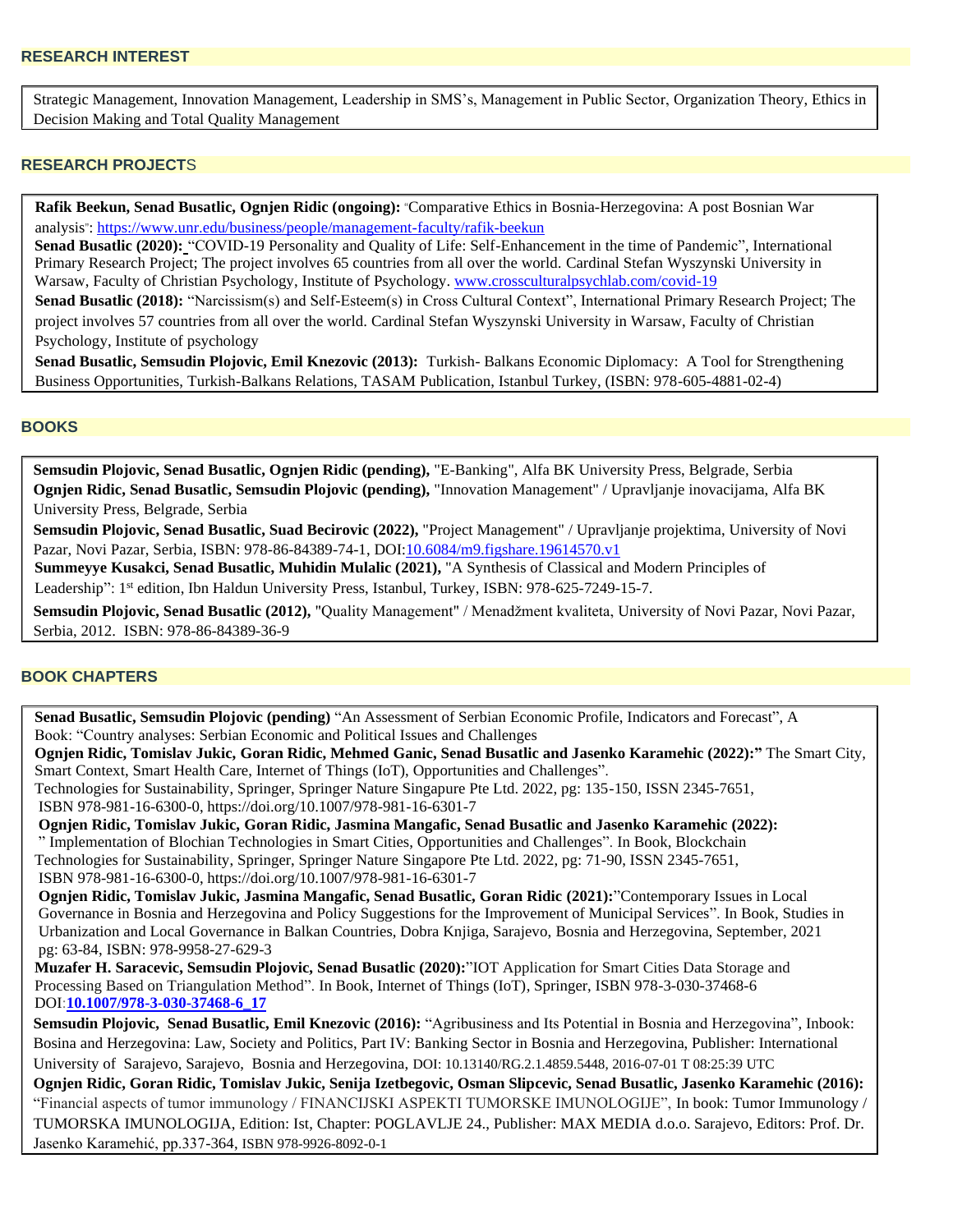**Senad Busatlic, Ahmet Tahir Koylu, Semsudin Plojovic (Pending-under review):** "Exploring Banking competition in Croatia by using the Panzar – Rosse model", TEM Journal. Volume 12, issue 1, pages TBD, ISSN: 2217-8309, doi: 10.18421/tem111-xx . **Semsudin Plojovic, Ognjen Ridic, Suad Becirovic, Senad Busatlic (pending-final phase):** "A study of the Impact of the Network of Regional Innovation Startups and Smart City Centers on the Improvement of the Innovation Ecosystem in the Republic of Serbia". TheMinistry For Innovation and Technological Development, Government of Republic of Serbia, Belgrade, Serbia.

 **Semsudin Plojovic, Senad Busatlic, Suad Becirovic, Ognjen Ridic (2021):**" Opportunities for the Development of the Innovation Environment in Serbia". "Ekonomski izazovi",<http://ei.uninp.edu.rs/> ISSN:2217-8821, E-ISSN:2560-4805**,**  DOI: 10.5937/EkoIzazov2120154D

**Sumeyye Kusakci, Senad Busatlic (2021):** "A Value Based Leadership Model Grounded in History", International Journal of Business Governance and Ethics; **DOI:** 10.1504/IJBGE.2021.10035152 **[Q3]**

 **Senadin Plojovic, Suad Becirovic, Semsudin Plojovic, Senad Busatlic (2021):"** Possibilities for Improvement of Fiscal Policy Measures Aimed at Raising the Competitiveness of Family Farms". "Ekonomski izazovi", **<http://ei.uninp.edu.rs/>** ISSN:2217-8821, E-ISSN:2560-4805

 **Knezović, E., Bušatlić, S., & Ridić, O. (2020):** "Strategic human resource [management](http://www.inderscience.com/info/ingeneral/forthcoming.php?jcode=ijhrdm) in small and medium enterprises", International Journal of Human Resource Development and Management, **doi: [10.1504/ijhrdm.2020.106255](https://www.researchgate.net/deref/http%3A%2F%2Fdx.doi.org%2F10.1504%2FIJHRDM.2020.106255?_sg%5B0%5D=s0BXSM5JolPwdFXf_BChDCixo_SLOJWNvSaSmj4-Pr-vsNt6hv6WsxmI4sS9iVcPPb6-cB6KaLj75w_2vzpt3rJmsw.zC0bLDI6k8kCpnv_vkRWVEwjdlAR24KTxVUHxVw6ZGQ2PD7nOg7xeJEYa1DzR0CZTv6QbmiUsuAT1oUoHfLK6g) (Q4).**

 **Ferda Gursel, Senad Busatlic, Sonja Ketin, Semsudin Plojovic (2019):"** The Strategic Management as a Factor of Customer Satisfaction in the Foodservice Industry in Sarajevo Canton". [Management,](https://ideas.repec.org/s/mgt/youmng.html) University of Primorska, Faculty of Management Koper, vol. 14(3), pages 238-248. *DOI: 10.26493/1854-4231.14.238-248*

**Senad Busatlic, Amra Mujabasic (2018):" Herzberg's** Two Factor Theory of Job Satisfaction- Comparative Study Between Private and Public High Schools Teachers in Canton Sarajevo". International Journal of Business Management and Research, ISSN (P): 2249-6920; ISSN (E):2249-8036, Vol. 8, Issue 6, Dec 2018, pg. 27-48, Paper Id-IJBMRDEC20184, DOI - 10.24247/ijbmrdec20184, <http://www.tjprc.org/publishpapers/2-32-1543662991-4.IJBMRDEC20184.pdf> **[Q4]**

**Goran Ridic, Ognjen Ridic, Minela Ahmic, Senad Busatlic (2018):**" Comparison of Openness of Experience in Managers and Non-Managers Employed at Meat Industry "Ovako", Visoko, Bosnia and Herzegovina." **Economic Review - Journal of Economics and Business. Journal of Economic Faculty University of Tuzla (EF UNTZ).** vol. 16, no. 2,, Nov 2018. pp. 63-74. ISSN 2303- 680X (Online).<http://ef.untz.ba/wp-content/uploads/2019/04/09-EKONOMSKA-REVIJA-Vol.-XV.>

**Senad Busatlic, Azra Music-Kilic (2018):** "The Relationship Between Employees' Perception of Performance Appraisal and Work Outcomes". "Ekonomski izazovi"<http://ei.uninp.edu.rs/> ISSN:2217-8821, e-ISSN:2560-4805, May 2018, volume 13, pg. 17-28 UKD: 055.962.131 055.42, doi:10.5937/EkoIzavov1813017B

**Senad Busatlic, Agim Mamuti, Ognjen Ridic, Goran Ridic (2017):** "Innovations in Health Institutions in the Federation of Bosnia and Herzegovina (FBiH), Innovation Management, Innovation Management Models and Support Method". "Ekonomski izazovi" <http://ei.uninp.edu.rs/> ISSN:2217-8821, e-ISSN:2560-4805, December 2017, volume 12, pg. 112-124 UKD: 005.342"614 (497.6) doi:10.5937/EkoIzavov1712112B

**Sumeyye Kusakci, Senad Busatlic (2017):** "Management Ethics as An Ancient and Mediaeval Paradigm: Inspirations From Mirrors for Prince." PAU J Soc Sci Ins. 2017; 2017 (26): 337-354

**Ognjen Ridic, Adnan Avdibegovic, Senad Busatlic (2016):** Analysis of Relationship Between Flexible Work Arrangements, Work Life Balance and Employees' Efficiency: Evidence from Bosnia and Herzegovina (BIH) IT Sector Economic Review, Journal of Economics and Business Vol. XIV, Issue 2, November 2016

**Emil Knezovic, Senad Busatlic, Senaid Plojovic (2015): "**Corporate Social Responsibility and Web Reporting**.",** INQUIRY, Sarajevo Journal of Social Sciences, Journal of the Faculty of Business and Administration of the International University of Sarajevo, P-ISSN 2303-7105, Volume 1, No. 2, pg. 47-64

**Ognjen Ridic, Senad Busatlic, Edita Dapo, Tomislav Jukic, Sahrudin Sarajic, Jasenko Karamehic (2015):** "The Challenges of primary health care sector in the Federation of Bosnia and Herzegovina" INQUIRY, Sarajevo Journal of Social Sciences, Journal of the Faculty of Business and Administration of the International University of Sarajevo, P-ISSN 2303-7105, Volume 1, No. 1, Nov 2015, pg. 47-61.

**Senaid Plojovic, Enis Ujkanovic, Senad Busatlic, Semsudin Plojovic (2015): "**Possibilities and limitations of re-industrialization of Serbia**." ,** University journal of Information Technology and Economics, UNITE: VOL.2 (NO.1) / June 2015 / ISSN: 2335-0628 / UDK: 369.64(073), Available online:<http://www.unite.edu.rs/>

**Ognjen Ridic, Senad Busatlic, Ali Brahim Bousbia, Tomislav Jukic, Goran Ridic, Jasenko Karamehic (2015): "**Innovation, a competitive advantage of the organization, risk elements and problems in the introduction of innovations in health care organizations in the Federation of Bosnia and Herzegovina" EKONOMSKI IZAZOVI, Journal of the International University of Novi Pazar, Year 4, No: 7, pg: 23-35, UDK: 330.341.1:614 (497.6). e-ISSN:2560-4805, ISSN: 2217-8821

**Ramo Palalic, Senad Busatlic (2015):** "Exploratory Research on Relationship between Entrepreneurial Orientation Dimensions and Business Performance and Growth of Fast and Slow Growing Small and Medium Enterprises in Bosnia and Herzegovina" International Journal of Business and Management, Canadian Center Of Science and Education ISSN: 1833- 3850 Print, 01/2015; 10(2). DOI: 10.5539/ijbm.v10n2p15

**Ognjen Ridic, Senad Busatlic, Goran Ridic (2014):** "Aging of the population and its influence to the aggregate health care cost in the U.S.A." , University journal of Information Technology and Economics,

UNITE: VOL.1 (NO.2) / December 2014 / ISSN: 2335-0628 / UDK: 369.64(073), Available online: http://www.unite.edu.rs/ **Semsudin Plojovic, Enis Ujkanovic, Senad Busatlic, Ognjen Ridic (2014):** "Possible models for changing the amount of pensions and their effect on the national pension fund" **,** Ekonomski izazovi, Godina 3, broj 6, str. 21-37, UDK: 336.1.07:364.35(497.11)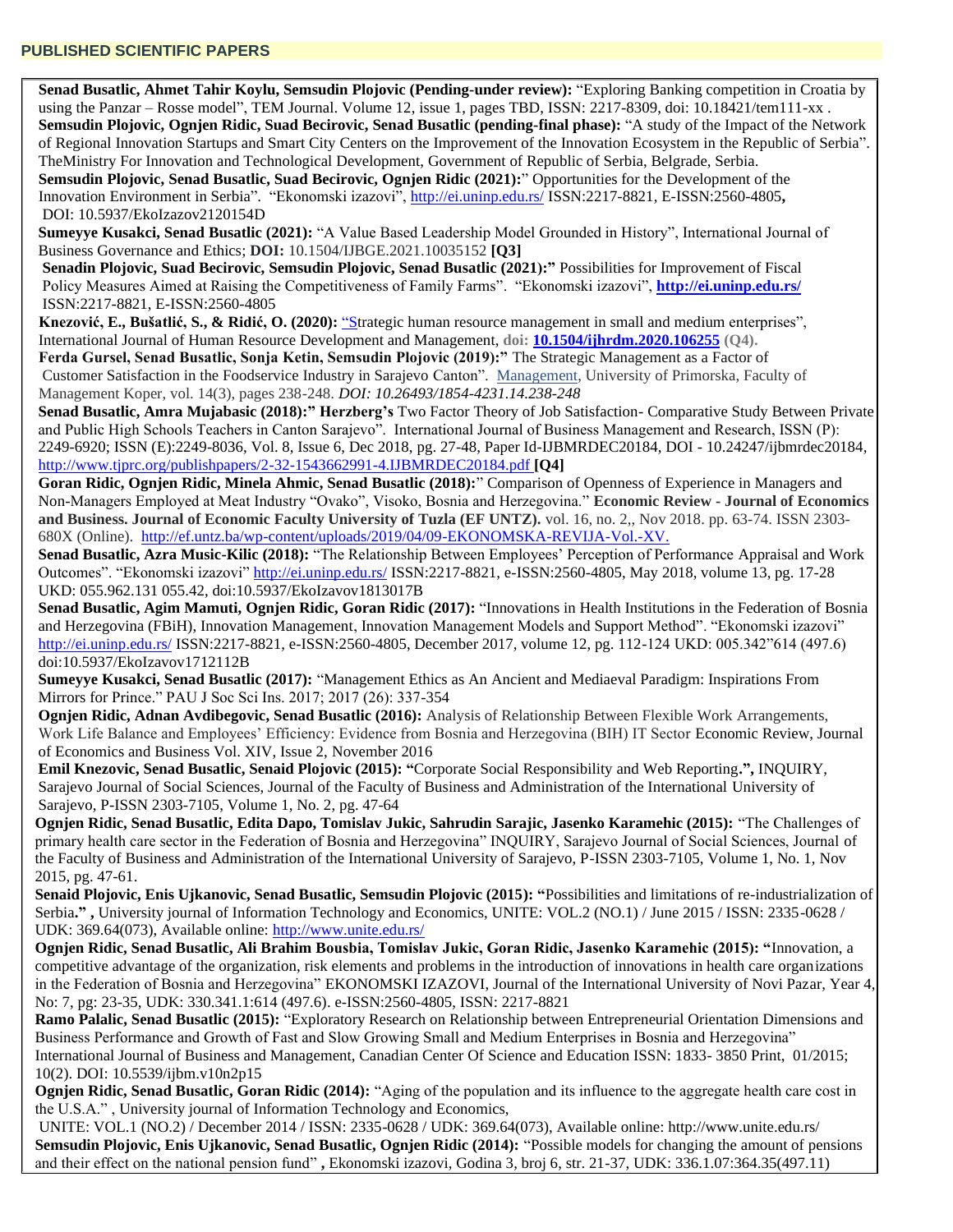**Senaid Plojovic, Enis Ujkanovic, Senad Busatlic, Ognjen Ridic (2014):** "Perception of the factors of entering into a business venture in relation to the length of dealing with entrepreneurial business", Univerzitetska misao **-** časopis za nauku, kulturu i umjetnost [ISSN: 1451**-3870],** *Vol. 13, str. 173-191, 2014 god.,<http://um.uninp.edu.rs/arhiva.html>*

**Senaid Plojovic, Semsudin Plojovic, Enis Ujkanovic, Senad Busatlic, (2014):** "The Possibilities of imporving resource management in companies by applying information and communication technologies", *University journal of Information Technology (UNIT), http://unite.edu.rs/vol/vol.1-no.1-Articles/Vol.1-No.1-Article7.pdf*, vol. Volume 1, Number 1., 2014.

**Semsudin Plojovic, Senad Busatlic (2011):** "Importance of Strategic Planning in Agribusiness" United Nations, Food and Agriculture Organization, FAO/ AGRIS:<http://agris.fao.org/agris-search/search.do?recordID=RS201301088>

• **Suad Becirovc, Semsudin Plojovic, Senad Busatlic, Enis Ujkanovic (2010):** Sustainable Development of Tourism In Serbian Region's, Int. Conference at University of Travnik, Neum, Bih, 24-26.09.2010, Vol. 3, No. 3, ISSN 1840-3999.

• **Senad Busalic (2010):** Relationship Between Managerial Functions For Successful Business, Int. Conference at University of Travnik, Neum, Bih, 24-26.09.2010, Vol. 3, No. 3, ISSN 1840-3999.

**Semsudin Plojovic, Senad Busatlic (2009):** Statistical Data as the Rating of Application Of TQM– In Sport's Organizations, Int. Conference: "Sportmont" Tivat, Monte Negro 2-4.04.2009, ISSN 1800-5918.

• **Semsudin Plojovic, Senad Busatlic (2009):** Statistics - Data Processing Information as a Basis for Decision-Making, Int. Conference: "Sportmont" Tivat, Monte Negro 2-4.04.2009, ISSN 1800-5918

• **Semsudin Plojovic, Senad Busatlic (2009):** The Role of Commercial Web In Marketing Activities of Sport's Organizations, Int. Conference: "Sportmont" Tivat, Monte Negro 2-4.04.2009, ISSN 1800-5918

• **Semsudin Plojovic, Senad Busatlic (2009):** Technological Innovations as a Factor of Gaining Competitive Advantage, Int. Conference At University of Travnik, Visoko, Bih, 15-16.10.2009, Vol. 2, No. 2, ISSN 1840-3999.

• **Semsudin Plojovic, Senad Busatlic (2009):** Possibilities And Directions For Application of Information Technology In The Process of Market Research, Int. Conference At University of Travnik, Visoko, Bih, 15-16.10.2009, Vol. 2, No. 2, ISSN 1840-3999.

• **Senad Busatlic (2008):** Enterprise Financial Analyses Models, "Akademac Group", 11.11.2008 Novi Pazar, Serbia

• **Senad Busatlic (2008):** Influence of Modern Technology on Strategic Position of Firms, "Akademac Group", 11.11. 2008 Novi Pazar, Serbia.

• **Senad Busatlic (2008):** Influence of MPS Sector on Economy Development in Serbia, "Akademac Group", 11.11.2008 Novi Pazar, Serbia.

• **Senad Busatlic, Senadin Plojovic (2008):** Economic Justification Green Technologies Application in the Automotive Industry, University Of Novi Pazar, 25.12.2008, Novi Pazar, Serbia, YU ISSN 1451-3870

# **CONFERENCES PAPERS AND PROCEEDEINGS**

 **Senad Bušatlić, Edvin Sinanović, Šemsudin Plojović, Senadin Plojović (2**019**):**" The Relationship Between Employees' Perception of Leadership Styles and Their Working Performance in MSME's in The Federation of Bosnia and Herzegovina", International May Conference on Strategic Management, Technical Faculty in Bor, University of Belgrade, Serbia, Volume XV, Issue (1) (2019), pg: 320-330, [https://drive.google.com/file/d/18f5D0yQe-VJx64Y7yjzSr6M2pSczdItk/view.](https://drive.google.com/file/d/18f5D0yQe-VJx64Y7yjzSr6M2pSczdItk/view)

 **Semsudin Plojovic, Senad Busatlic, Senadin Plojovic (2019):**" The possibility of implementation of ICT as a function of promotion of Touristic potential in Serbia". 9<sup>th</sup> International Symposium on Natural Resources Management, Faculty of Management, Zajecar, Megatrend University, Belgrade, Serbia, **ISBN 978-86-7747-606-9,** pp 23-30, May 31, 2019

**Senad Busatlic, Semsudin Plojovic (2018):**"Alija Izetbegovic: Natural Leadership Qualities and Approaches", 1<sup>st</sup> International A luminary a Country Symposium, Alija Izetbegovic and Bosina and Herzegovina, Gumushane University, Turkey, 3-5 October **Ognjen Ridic, Semsudin Plojovic, Senad Busatlic, Goran Ridic, (2014**), "Electronic medical record (EMR) as one of priorities of innovative management"[, Telecommunications Forum Telfor \(TELFOR\), 2014 22nd,](http://ieeexplore.ieee.org/xpl/mostRecentIssue.jsp?punumber=7021831) Belgrade, Republic of Serbia, DOI: [10.1109/TELFOR.2014.7034562,](http://dx.doi.org/10.1109/TELFOR.2014.7034562) ISBN: 978-1-4799-6190-0

• **Emil Knezovic and Senad Busatlic, (2014) ,** ["Investing in Human Capital: Case of Bosnia and Herzegovina",](http://mls.ius.edu.ba/investing-human-capital-case-bosnia-and-herzegovina) *Global Crisis and Countries in Transition*. Faculty of Business and Administration, International University of Sarajevo, Sarajevo, Bosnia and Herzegovina, 2014.

• **Senad Busatlic and E. Biberovic, (2014)** , ["Improving education through implementing E-learning infrastructure".](http://mls.ius.edu.ba/improving-education-through-implementing-e-learning-infrastructure) CESNAB, Beograd, Republic of Serbia, Novi Pazar, Republic of Serbia , 2014.

• **Dino Mahmuljin, Senad Busatlic, Agim Mamuti, (2014),** ["The Effects of the Global Economic Crises on Countries in Transition in](http://mls.ius.edu.ba/effects-global-economic-crises-countries-transition-era-globalization-case-study-balkan-region) [the Era of Globalization: Case Study of Balkan Region",](http://mls.ius.edu.ba/effects-global-economic-crises-countries-transition-era-globalization-case-study-balkan-region) in *Global Crisis and Countries in Transition*, Sarajevo, Bosnia and Herzegovina, 2014.

• **Belma Bubica, Senad Busatlic, Agim Mamuti, (2014),** ["Impacts of the Global Economic Crises of 2008 on the Economy of](http://mls.ius.edu.ba/impacts-global-economic-crices-2008-economy-countries-transition-case-study-balkan-region)  [Countries in Transition: Case Study of Balkan Region",](http://mls.ius.edu.ba/impacts-global-economic-crices-2008-economy-countries-transition-case-study-balkan-region) in *Global Crisis and Countries in Transition*, Sarajevo, Bosnia and Herzegovina, 2014.

• **Muzafer Saracevic, Semsudin Plojovic, Enis Ujkanovic, Senad Busatlic (2013),** "*Implementation of Transportation Problem by Using the Method of Meta- Heuristics Approach",* International Conference on Economic and Social Studies (ICESoS'13), 10-11 May, 2013, Sarajevo, BiH; 05/2013

• **Senad Busatlic, Semsudin Plojovic, Suad Becirovic, and Enis Ujkanovic, (2013)** , ["Possibilities of application of Robinson Crusoe](http://mls.ius.edu.ba/possibilities-application-robinson-crusoe-example-and-theory-closed-systems-theory-economic)  [example and the theory of closed systems in the theory of economic development in countries in transition along the silk road, case of](http://mls.ius.edu.ba/possibilities-application-robinson-crusoe-example-and-theory-closed-systems-theory-economic)  [Serbia".](http://mls.ius.edu.ba/possibilities-application-robinson-crusoe-example-and-theory-closed-systems-theory-economic) ADAM, Istanbul, Turkey, 2013.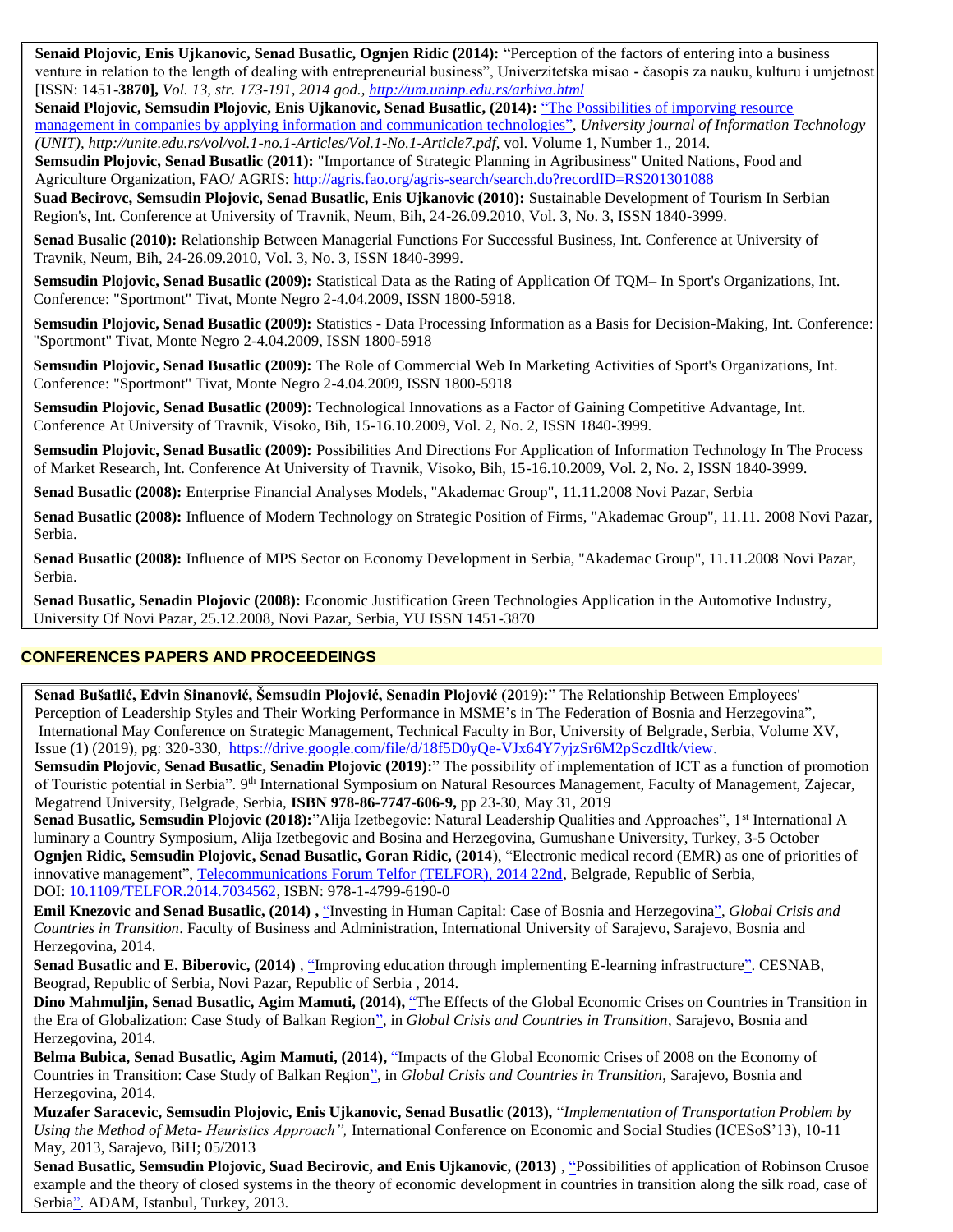• **Emil Knezovic, Senad Busatlic (2013):** Importance and Contribution of Small and Medium Enterprises to Economy of Bosnia and Herzegovina, 1<sup>st</sup> European Conference in Technology and Society (EuroTecS'13), June 2013, Sarajevo, BiH.

**Amela Mujkic, Senad Busatlic (2013):** Mastering Change, 1<sup>st</sup> European Conference in Technology and Society (EuroTecS'13), June 2013, Sarajevo, BiH.

Alisa Rasidovic, Senad Busatlic (2013): The new Digital Government in Turkey and in BiH, 1<sup>st</sup> European Conference in Technology and Society (EuroTecS'13), June 2013, Sarajevo, BiH.

• **Zeki Parlak, Senad Busatlic (2011):** Competitive advantages and market positioning of SME's , International scientific conference: "Small and Medium Enterprises – Possibilities and Perspectives 2011", April 25, 2011, Novi Pazar, Serbia.

Senad Busatlic (2011): "Key aspects of investment management in SME's" International scientific conference: "Small and Medium Enterprises – Possibilities and Perspectives 2011", April 25, 2011, Novi Pazar, Serbia

• **Senad Busatlic, Semsudin Plojovic (2011):** "Brand Potential in Agribusiness" Scientific Conference with international participants: "AGROBIZ 2011", October 10, 2011, Novi Pazar, Serbia

#### **PhD THESIS SUPERVISION**

 **John Kennedy Mosoti (pending):"** The Relationship Between Inclusive Leadership and Job Satisfaction Leading to Innovative Work Behaviour and Employees' Creativity and Their Impact on Organizational Performance

**Sumeyye Kusakci (2017):"** Islamic Books of Advice: An Aspiration Applicable to the Modern Management", International University of Sarajevo, Sarajevo, Bosnia and Herzegovina

**Emil Knezovic (2016):**" Strategic Human Resource Management in SME's in the Federation of Bosnia and Herzegovina", International University of Sarajevo, Sarajevo, Bosnia and Herzegovina

**Ramo Palalic (2015): "**Transformational leadership, entrepreneurial orientation and business performance in fast and slow growing SME's: evidence from Bosnia and Herzegovina", International University of Sarajevo, Sarajevo, Bosnia and Herzegovina

#### **MASTER THESIS SUPERVISION**

**Malik Lihovac** (2022): "Matching the performance of potentially new employees with a company needs using the Verbatoria method"  **Majda Salaka (2021):** "Employee-focused outdoor workspace for new generation workforce."

 **Merima Ceho (2021):** "The relationship between employee engagement and factors affecting it in small and medium enterprises in New Jersey."

**Ramiz Cero (2021):** "The relationship between business environment, networking and entrepreneurial orientation among senior year business students in Canton Sarajevo."

Hilal Yanik (2021):" The relationship between employee engagement and employees work outcomes in small and medium enterprises in Federation of Bosnia and Herzegovina".

 **Ahmed Latic (2020):**"The relationship between employee engagement and factor affecting it in SME's in Federation of Bosnia and Herzegovina".

 **Musab Musrati (2020):**" The Relationship Between Organizational Culture and Strategy Execution in Libya"

 **Ajla Cengic (2020):**"The relationship between employee engagement and factor affecting it in public institutions in Canton Sarajevo". **Sabit Ceho (2020):**"The relationship between employee engagement and factors affecting it in small and medium enterprises in New York City".

**Sara Corbo (2020):**"The impact of organizational support on work engagement in Bosnia and Herzegovina".

 **Nuray Dastan (2019):**"Business factors influencing customer satisfaction and its impact on customer loyalty".

 **Merima Huseinovic (2019):** "The Relationship Between Leadership Styles, Communicator's Competence and Job Satisfaction of Employees in Bosnia and Herzegovina".

 **Amina Ibisevic (2019):** "The Influence of Drivers of Employee Engagement of Employee Work Outcomes in Hotel Industry in Sarajevo City".

 **Edvin Sinanovic (2019):** "The Relationship Between Employees' Perception of Leadership Styles and Their Working Performance in MSME's in The Federation of Bosnia and Herzegovina".

**Emma Knezovic (2018):** "The Influence of Corporate Social Responsibility on Employees in Bosnia and Herzegovina".

 **Emina Omanovic (2018):** "Cultural Management in Turbulent Times: Seven Cultural Institutions of National Relevance in Bosnia and Herzegovina".

 **Ferda Grusel (2018):** "The Impact of Strategic Management on Customer Satisfaction in the Food Service Quality in Canton Sarajevo".  **Azra Music (2017):**" The influence of Employees' Perceptions of Performance Appraisal on Their Work Outcomes."

 **Elma Masnopita (2017):"** The Influence of Innovations on the Performance of Manufacturing Sector in Federation of Bosnia and Herzegovina."

 **Amra Mujabasic (2017):**" Herzberg's Two Factor Theory of Job Satisfaction; Comparative Study Between Private and Public High School Teachers in Canton Sarajevo".

 **Lejla Fetahovic (2016):** "The responsibility of Human Resource Management as an important prerequisite for success in managing the organization".

Amina Rizvanovic (2016): "Consumer loyalty and price sensitivity in tabacco industriy in Federation of Bosnia and Herzegovina". **Bakir Helic (2014): "**Healthcare management: Importance of Value-added Services and Amenities in Hospital for People in Bosnia and Herzegovina".